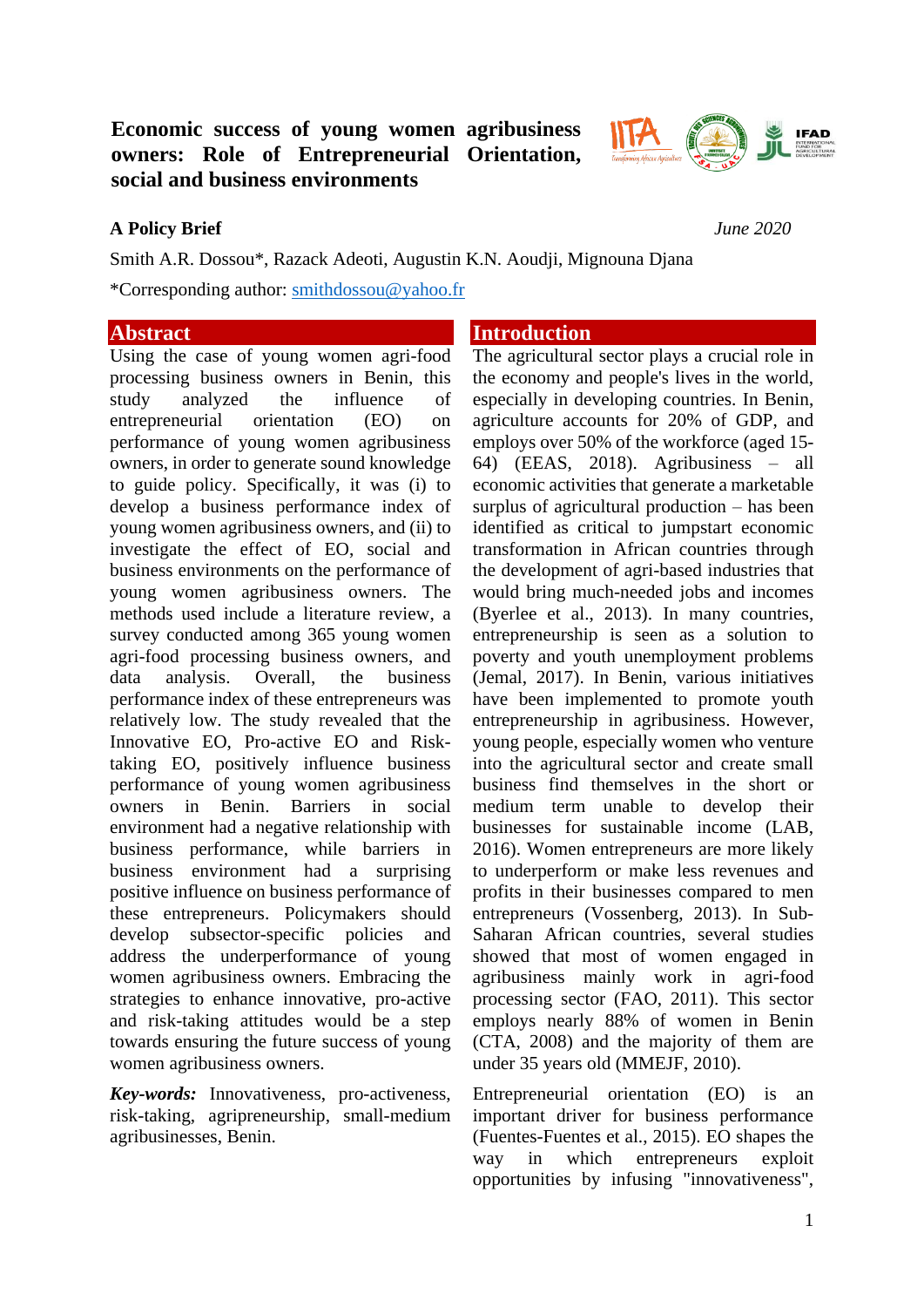"pro-activeness" and "risk-taking" (the three EO dimensions) into the firm's activities (Fuentes-Fuentes et al., 2015). Furthermore, research has shown that the social and business environments influence business performance (Glonti et al., 2016). Research establishing the level of EO and the influence of this EO on business performance of young women in agribusiness in developing countries, especially Benin is still lacking. Through the understanding the influence of EO on the performance of young women agribusiness owners, research can guide entrepreneurs and policymakers on appropriate action for effective genderoriented entrepreneurship. When checking the relation between EO and business performance there is the need to consider also the social and business environments in which the business activity is run. The main objective of this study was to analyze the influence of EO on performance of young women agribusiness owners in Benin, in order to generate sound knowledge to guide policy. Specifically, it was: (i) to develop a business performance index of young women agribusiness owners, and (ii) to investigate the effect of EO, social and business environments on the performance of young women agribusiness owners.

## **Methods**

The approach of the study includes:

- (i) **Literature review** which facilitated a deeper understanding of various theoretical frameworks that are relevant for the achievement of the research objectives.
- (ii)**In-depth survey** conducted among 365 young women agri-food processing business owners in the departments of Ouémé, Couffo, Littoral, Atlantique (Southern Benin), Collines, Zou (Central Benin) and Borgou (Northern Benin). Business performance data were collected based on five perceptual items referring to three specific dimensions: financial,

economic and operational performance. Data on EO were collected by using twenty-two items of innovativeness, proactiveness and risk-taking. Data on hindrances in social environment were collected by using an item representing hindrances due to family, norms, customs, traditions and religion. Data on hindrances in business environment were collected by using two items reflecting infrastructural instability and government rules and regulations. Respondents were asked to rank the level of agreement with the items by using a 5-points Likert scale  $(1 =$ completely disagree,  $2 =$  mostly disagree, 3  $=$  neutral,  $4 =$  mostly agree,  $5 =$  completely agree).

(iii) **Data processing and analysis** by using multivariate analysis to calculate the business performance index and regression analysis to analyze the effect that the EO dimensions and the social and business environment exert on business performance of young women agribusiness owners.

## **Findings**

Highlights of this study are:

(i) **Measuring the business performance of young women agribusiness owners**

Young women agribusiness owners were classified with an index range below -2 as "low business performance"; those with an index range from -2 to 0 as "low-medium business performance"; those with a range from 0 to 2 as "medium business performance"; and those with an index above 2 as "high business performance". The majority of young women agribusiness owners had a medium business performance index. About one-quarter of them had a business performance index between -2 and 0. Less than 4% of young women agribusiness owners were very successful (business performance index above 2) (Figure 1).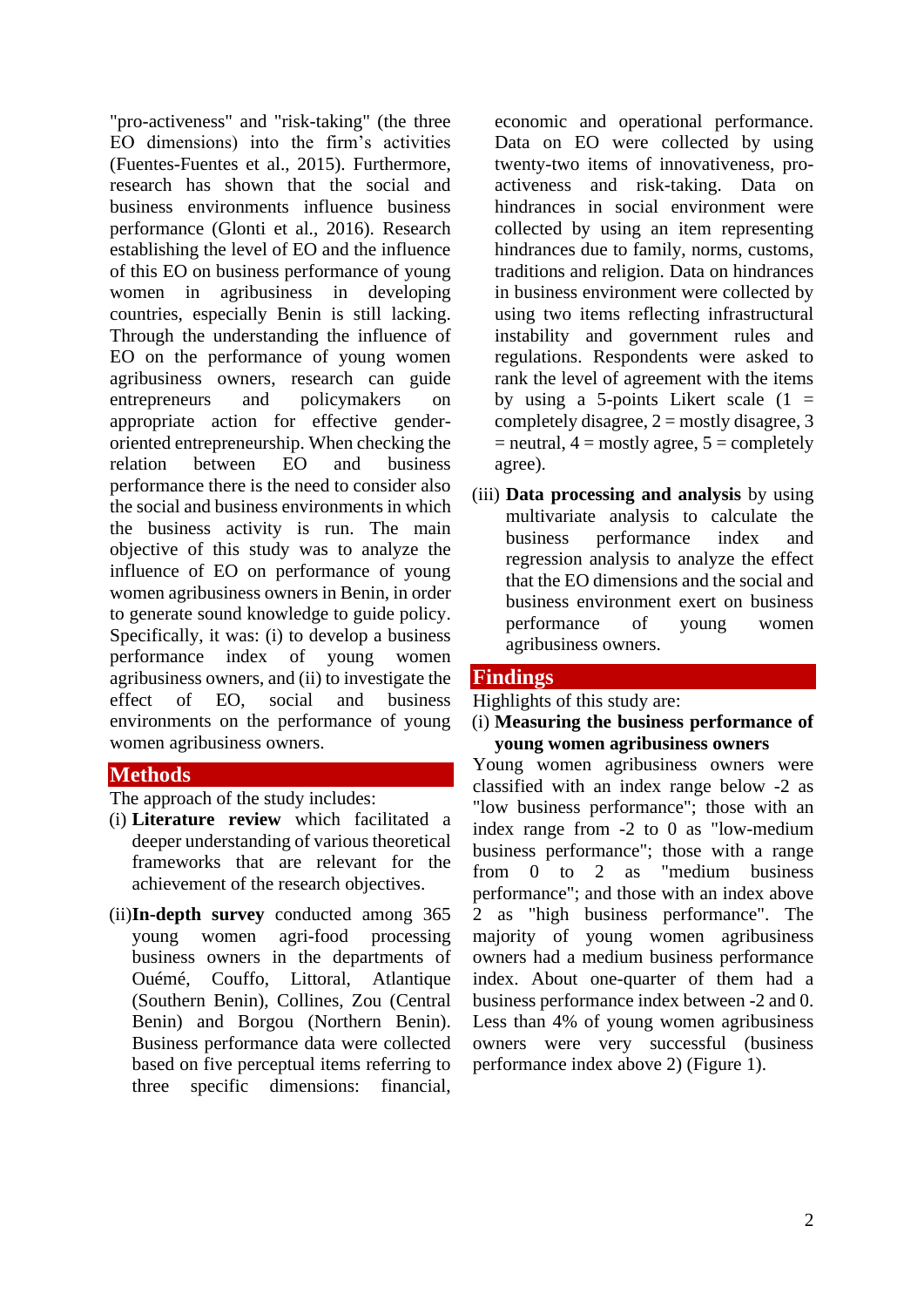

**Figure 1:** Shares of young women agribusiness owners at each business performance level

#### (ii)**Effect of entrepreneurial orientation, social and business environment on performance of young women agribusiness owners**

The results of analyses indicated that innovativeness, pro-activeness and risk-taking enhance business performance of young women agribusiness owners. The social environment affected negatively the business activities of young women agribusiness owners in Benin. With regard to the business environment, the study found a surprising positive significant relationship with business performance of young women agribusiness owners in Benin.

## **Conclusions and implications**

Overall, the business performance index of young women agribusiness owners in Benin is relatively low. The three EO dimensions identified in the context of young women agribusiness owners in Benin, namely Innovative EO, Pro-active EO and Risktaking EO, positively influence business performance of these entrepreneurs. Barriers in social environment had a negative relationship with business performance of young women agribusiness owners in Benin. Contrary to the barriers in social environment, the barriers in business environment had a surprising positive influence on business performance of these entrepreneurs.

Embracing the strategies to enhance innovative, pro-active and risk-taking attitudes would be a step towards ensuring the future success of young women agribusiness owners.

Policymakers should develop subsectorspecific policies and address the underperformance of young women agribusiness owners. Capacity building activities like training can be planned to help potential young women agribusiness owners to acquire the appropriate EO. Non-Governmental Organizations and professional training institutions could be the leaders in the implementation of these actions. Priority should be given to strategies for developing of the total volume of enterprise production and improving of the profit of the enterprise; and young women agribusiness owners should enact measures to improve the quality of goods and services offered to customers. With regard to business environment for young entrepreneurship, policymakers should promote formalization among the entrepreneurs. To this end, awareness-raising and technical assistance (provided by specialist government agents to share information and instructions) are key policy issues.